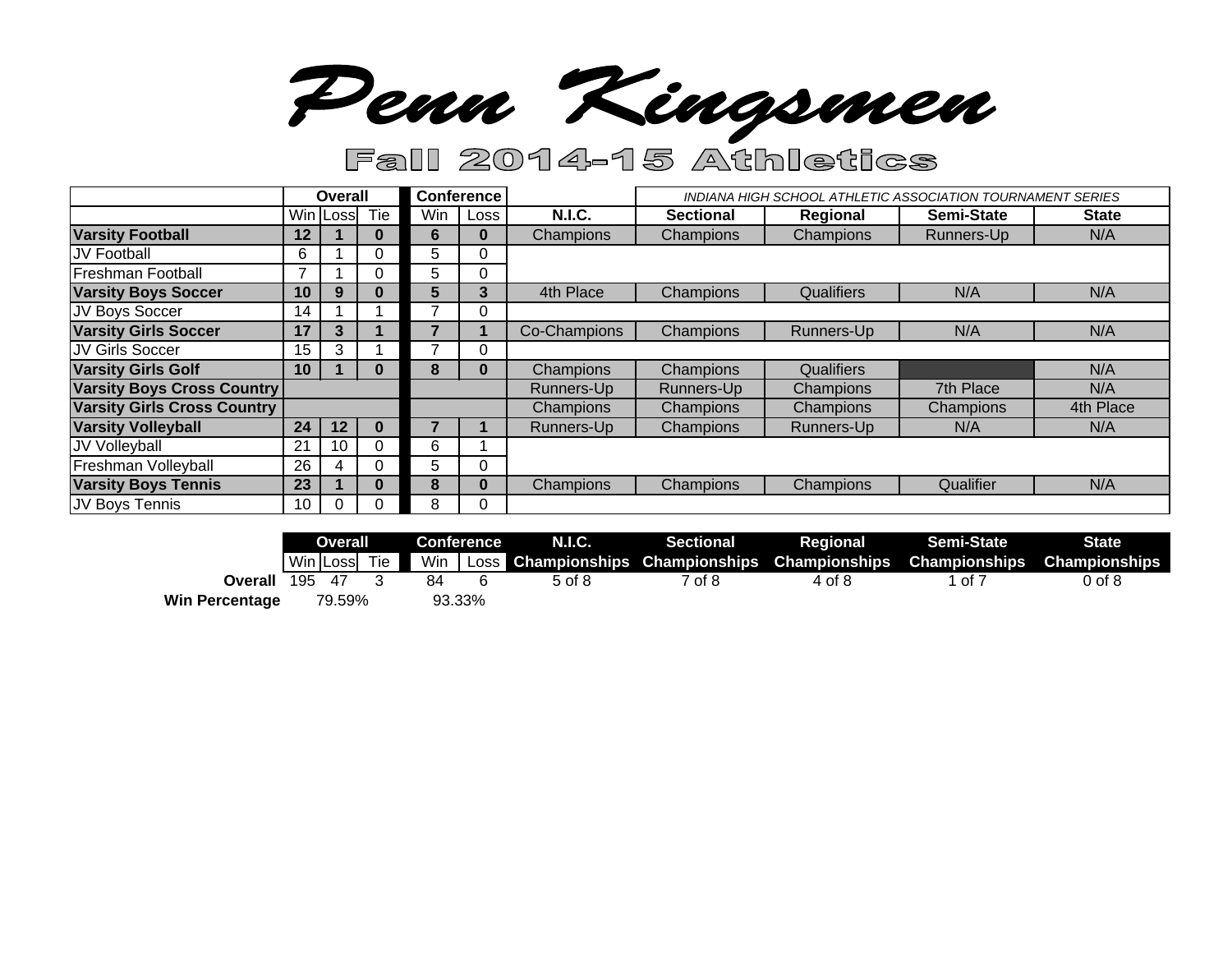

# *Section I – Fall Results*

Attached.

# *Section 2 – Northern Indiana Conference Highlights*

## **Athletes voted to 1st Team All-Conference**

Boys Tennis – Michael Wang, Jacob Macri, Brendan Butler, Mason Lee Girls Golf – Nadia Sandler, Cassidy Jurkaites, Lucy Bowers Boys Cross Country – N/A Girls Cross Country – Maddie Woods, Lauren Frank, Jill Woods, Hannah Selis, Danielle Frank Football – Ben Makowski, Payne McCaskill, Inoke Moala, Nate Miller, Camden Bohn, Tyler Carpenter, Kobe Woods, Kyle Treber, Chase Osborn Boys Soccer – Andrew Ivaldi Girls Soccer –Kamra Solomon, Kristina Lynch, Jensen Stroinski Volleyball – Kassidy Meiss, Sarah Ross

### **Northern Indiana Conference MVP Fall Athletes**

Nadia Sandler – Girls Golf Michael Wang – Boys Tennis Maddie Woods – Girls Cross Country

### **Northern Indiana Conference Fall Coaches of the Year**

Jeff Hart – Girls Soccer Eric Bowers – Boys Tennis Josh Fletcher – Girls Cross Country Cory Yeoman - Football

### **N.I.C All-Sports Award**

2013-14 Boy's NIC All Sport Award (1995-present) 2013-14 Girl's NIC All Sport Award (1995-present)

# *Section 3 – IHSAA Awards*

# **IHSAA Mental Attitude Award Winners**   $N/A$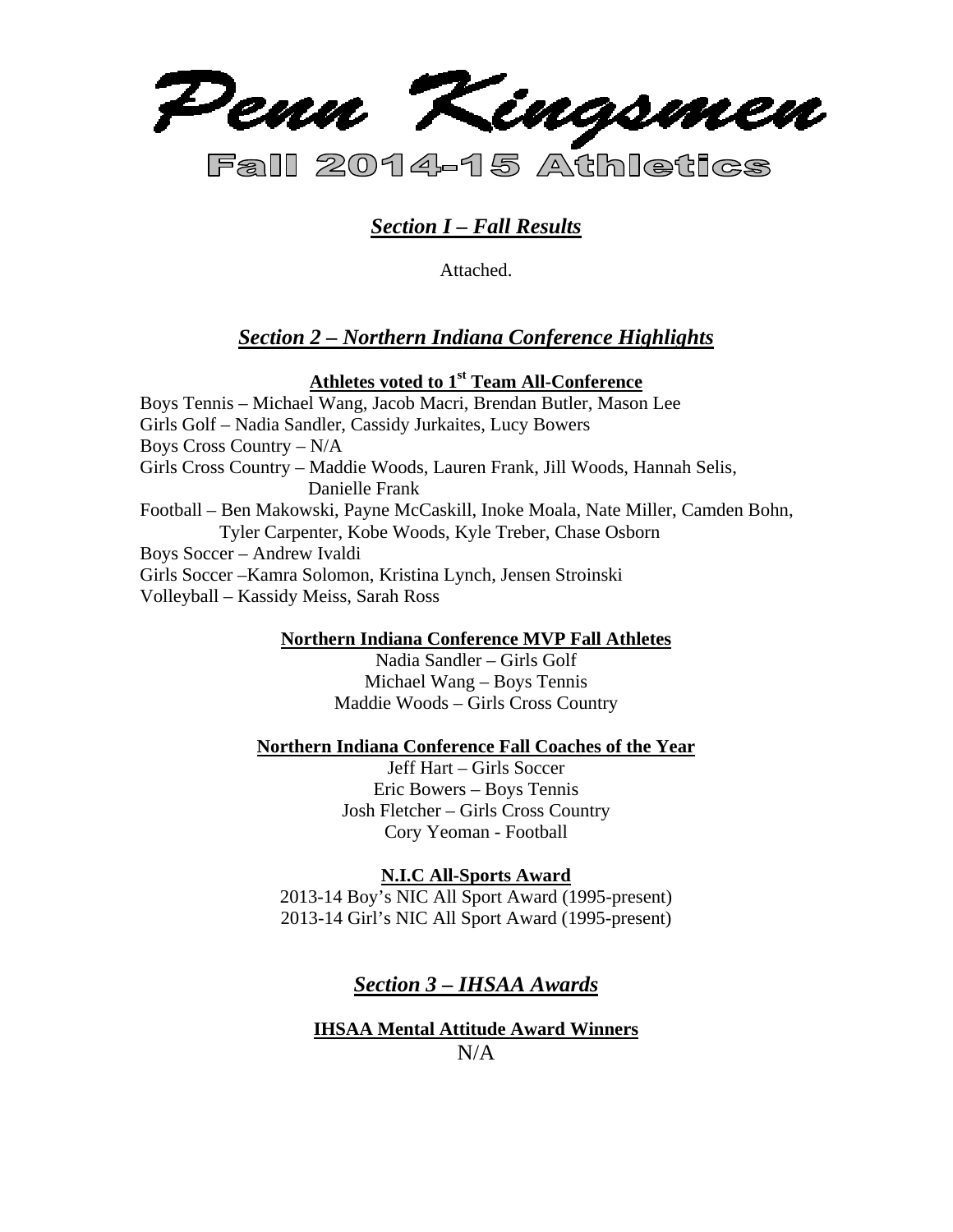#### **Additional Girls Golf Awards:**

Cassidy Jurkaites – IHSAA State Finalist Cassidy Jurkaites – ICGSA All-State

**Additional Volleyball Awards:** 

Sarah Ross – 4A Indiana Senior All-Star

### **Additional Boys Soccer Awards:**  N/A

#### **Additional Girls Soccer Awards:**

Anna Desimone - District 1 ISCA All-Academic Brianna Hart – District 1 ISCA All-Academic Meredith Mangus - District 1 ISCA All-Academic Rachel McCarthy - District 1 ISCA All-Academic Emma Baker – District 1 ISCA All-Academic Sydney Bright – District 1 ISCA All-Academic Hope Burns – District 1 ISCA All-Academic Haley Ehrhardt – District 1 ISCA All-Academic Hannah Ehrhardt – District 1 ISCA All-Academic Olivia Mercurio – District 1 ISCA All-Academic Allie Michael – District 1 ISCA All-Academic Hannah Michael – District 1 ISCA All-Academic Courtney Seigel – District 1 ISCA All-Academic Kamra Solomon – District 1 ISCA All-Academic Mikaylah Woods – District 1 ISCA All-Academic Kristina Lynch - District 1 ISCA All-District Kamra Solomon - District 1 ISCA All-District Melina Yeoman – ISCA Top Team Player Award Kamra Solomon – ISCA All-State Kamra Solomon – ISCA District 1 JR/SR All-Star Jensen Stroinski – ISCA District 1 JR/SR All-Star Kristina Lynch – Indiana Elite North vs South All-Star Jensen Stroinski – Indiana Elite North vs South All-Star Kasey Wood – Indiana Elite North vs South All-Star Lauren Cernak – Indiana Elite North vs South All-Star Olivia Mercurio – Indiana Elite North vs South All-Star Mackenzie Wood - Indiana Elite North vs South All-Star Jeff Hart - District 1 ISCA Coach of the Year

#### **Additional Boys Tennis Awards:**

Brendan Butler – IHSTeCA 1<sup>st</sup> Team All-State Doubles Mason Lee - IHSTeCA 1<sup>st</sup> Team All-State Doubles Michael Wang – IHSTeCA  $1<sup>st</sup>$  Team All-State Singles Michael Wang – IHSTeCA Academic All-State Brendan Butler - IHSTeCA Academic All-State Michael Wang – District 1 IHSTeCA All-District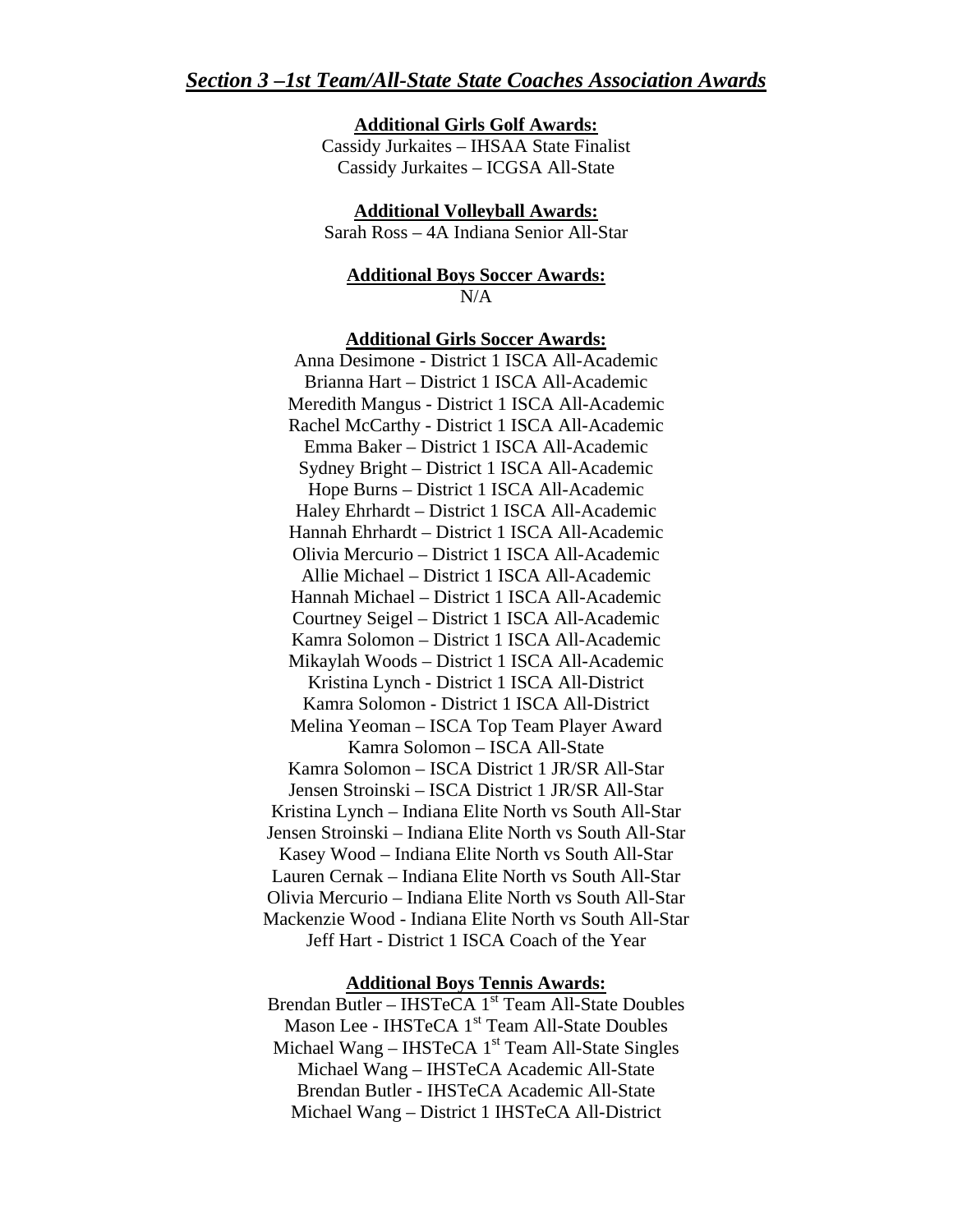Jacob Macri – District 1 IHSTeCA All-District Brendan Butler – District 1 IHSTeCA All-District Mason Lee – District 1 IHSTeCA All-District Stuart Feeley – District 1 IHSTeCA All-District Timothy Porsche – District 1 IHSTeCA All-District Thomas Gifford - District 1 IHSTeCA All-District

#### **Additional Girls Cross Country Awards:**

Madison Woods – IHSAA State 3<sup>rd</sup> Place Finisher Frankie Spring – IATCCC Academic All-State Madison Woods – IATCCC Academic All-State Sarah Hamilton – IATCCC Academic Honorable Mention Madison Woods – IHSAA All-State Lauren Frank – IHSAA All-State

#### **Additional Boys Cross Country Awards:**

Ryan Craker - IATCCC Academic All-State Jack Mader – IATCCC Academic Honorable Mention Jason Zhang – IATCCC Academic Honorable Mention

#### **Additional Football Awards:**

Inoke Moala – 6A A.P. All-State Kyle Treber – 6A A.P. All-State Camden Bohn – 6A A.P. Honorable Mention All-State Kobe Woods – IFCA 6A Junior All-State Chase Osborn – IFCA 6A All-State Inoke Moala – IFCA Top 50 Kyle Treber – IFCA Top 50 Ridge Tarwacki – IFCA Top 50 Mitchell Whedon - IFCA Academic All-State Tyler Goodrick - IFCA Academic All-State Joseph Boone - IFCA Academic All-State Nathan Miller - IFCA Academic All-State Jacob Parmater - IFCA Academic All-State Chase Osborn - IFCA Academic All-State Tyler Williams - IFCA Academic All-State Grant Wilson - IFCA Academic All-State Samuel Hendershot - IFCA Academic All-State Joseph Mammolenti - IFCA Academic All-State Benjamin Makowski - IFCA Academic All-State Adis Ibrekic - IFCA Academic All-State Limbani Lehman - IFCA Academic All-State Camden Bohn - Elkhart Truth All-Area Kyler Treber – Elkhart Truth All-Area Nathan Miller – Elkhart Truth All-Area Benjamin Makowski – Elkhart Truth All-Area Kobe Woods – Elkhart Truth All-Area